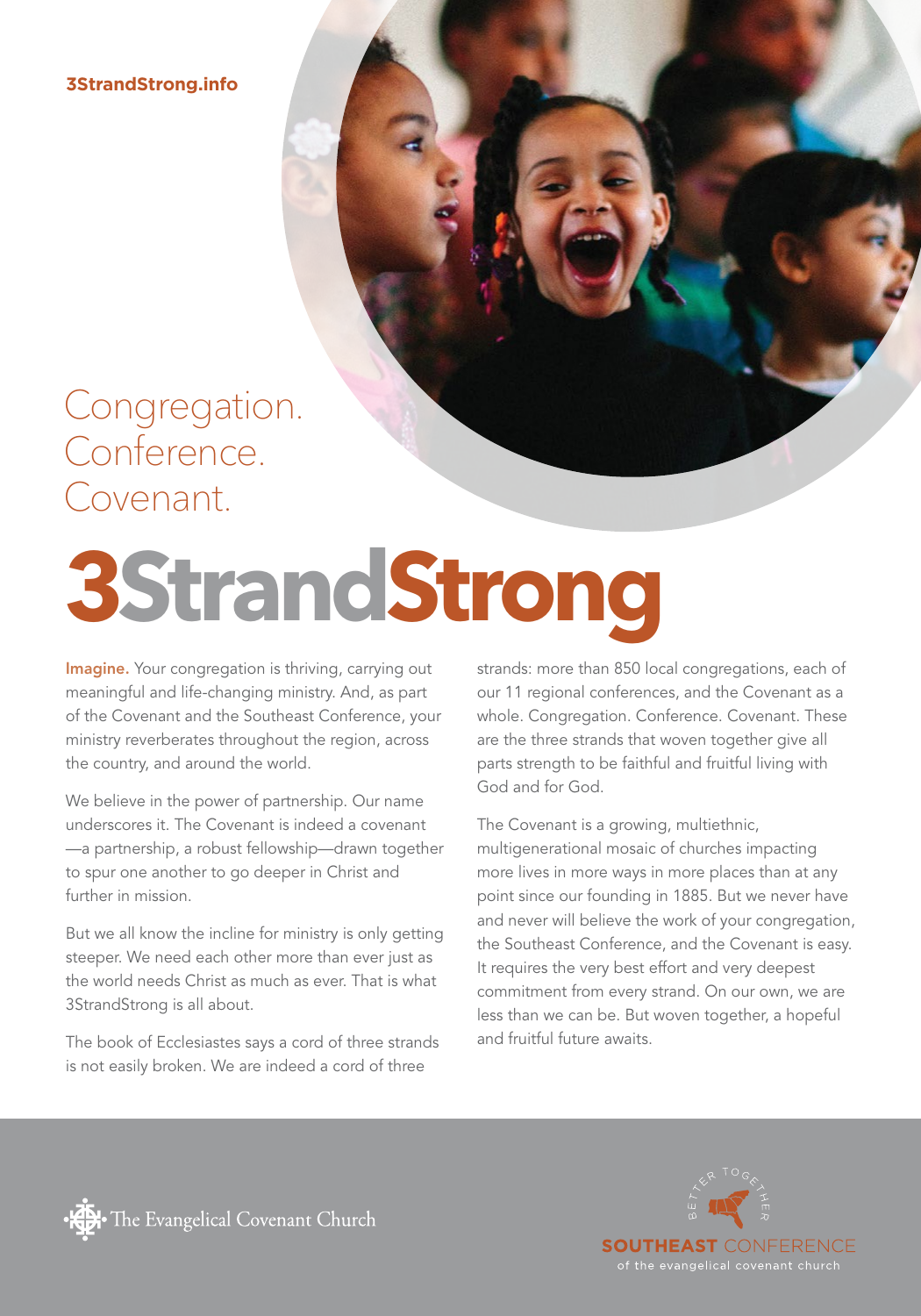#### **3StrandStrong.info**

## The **Opportunity**

The overarching mission of the Covenant is to partner together to see more disciples among more populations in a more caring and just world. To accomplish that, we pursue five mission priorities: start and strengthen churches, make and deepen disciples, develop leaders, love mercy do justice, and serve globally. In the Southeast Conference, we give particular attention to church planting, church revitalization, and spiritual direction.

*We believe the local church is God's basic strategy for reaching the world. And so the aim of the Southeast Conference and Covenant is clear: to serve our churches and unite our churches in service together.*



#### You help us serve every church, including your own, through:

- Vitality resources to evaluate and plan for a healthy, missional future
- Clergy who are continually growing as competent servant leaders
- Events and resources for the discipleship of children, youth, and adults
- Resources and training for impacting your community through evangelism and community transformation

#### You help us unite every church in service together, including your own, through:

- International partnerships in 40 countries around the world, where we work alongside national leaders to advance our shared mission priorities globally
- Church planting throughout the United States and Canada
- Community transformation ministries in affordable housing, low-income medical clinics, immigration services, senior housing, and group homes for adults with developmental disabilities and more

#### As a result of this partnership, in the next five years we envision:

- Sending 50 new missionaries
- 125 new congregations in the United States and Canada, of which 10 will be in our conference
- 50,000 new followers of Christ, of which 5,000 will be in our conference
- Building and strengthening youth ministries in every church in our conference
- 500 newly credentialed clergy

• 125 neighborhood transformation initiatives in local churches and communities

• Consultation to navigate important processes such as pastoral searches

• Practical resources for church

• Employee benefit programs

• Loan programs for land and facility

management

projects

- Every congregation walking toward a healthy, missional future
- Every pastor engaged in personal and professional pathways of healthy missional leadership
- Every lay leader resourced with accessible materials and training events





GARY WALTER President

ROBERT OWENS Superintendent